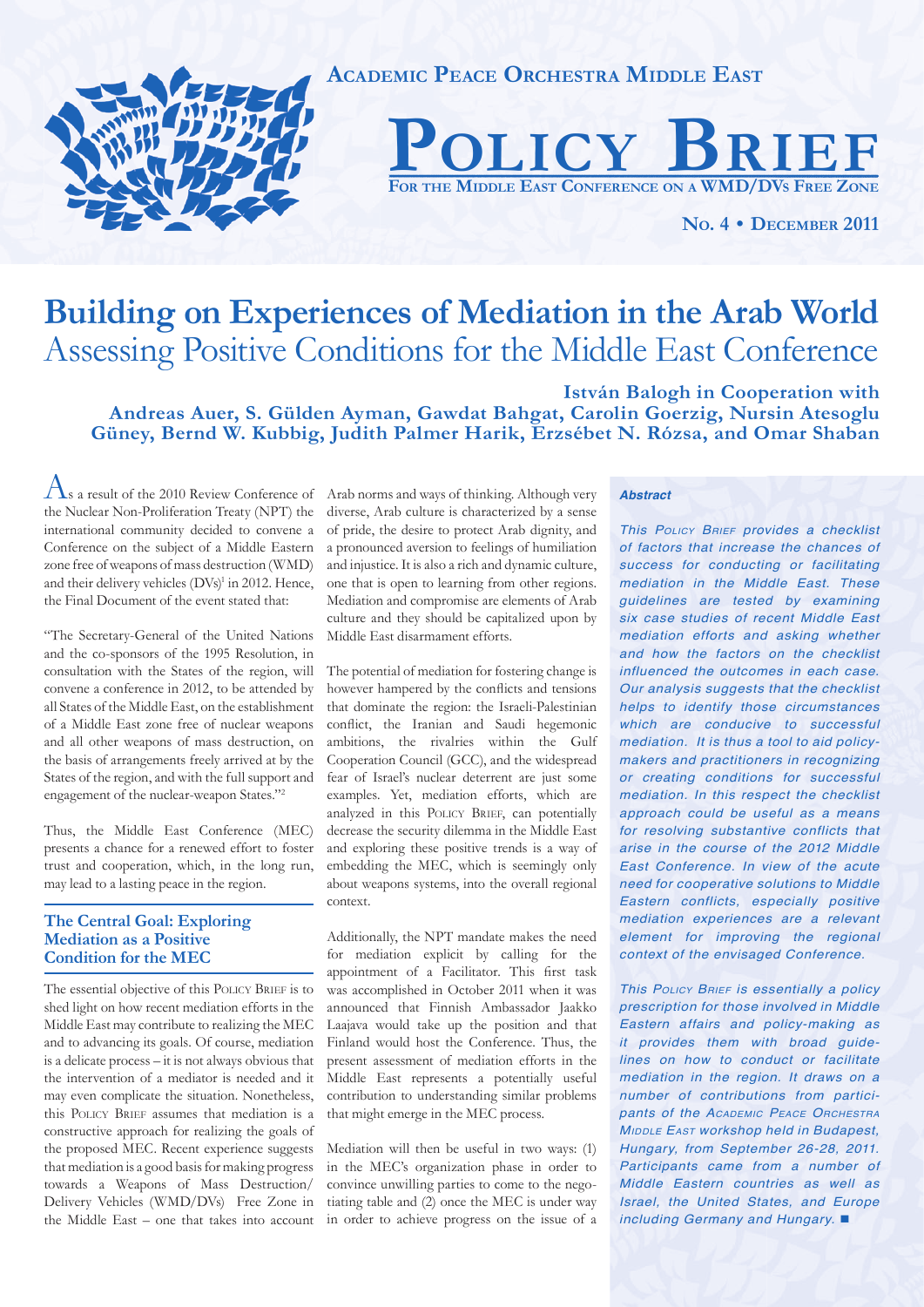# *Box No. 1: Elements of the Checklist for Successful Mediation*

- *Approval refers to the degree to which a mediator is approved by the parties*  to a conflict. The strategy chosen by the mediator will obviously affect the *mediator's acceptance by the respective parties. This often depends on the role of the mediator.*  Some analysts argue that a mediator should be neutral vis-à-vis the conflicting parties while *others claim a biased broker has a better chance of persuading the party he or she supports and therefore pushes parties further towards a compromise. Another important issue is the*  image of the mediator as well as the way he or she is perceived by parties to the conflict. *A further issue is the identity of the mediator: sometimes a mediator may be an individual representative, in other cases mediation may be more successful with a pair or a group of mediators (e.g. the Middle East Quartet) or an international organization (e.g. the International Atomic Energy Agency). Sometimes an extra-regional mediator may be desirable, if emotional and political neutrality is important. At other times, a regional actor who knows the traditions,*  history, and culture of the region is a better choice. These considerations suggest that the *choice of a mediator should be handled on a case-by-case basis.*
- **Transformation** relates to the ability of the mediator to positively influence the context of a conflict situation, e.g. by enhancing trust and helping foster an atmosphere which promotes mutual understanding between the parties. A lot depends on how the conflict *is perceived by those involved – is it a battle to be won, or is it a problem to be solved?*  Transforming the perception of the conflict may also mean that radicalized parties to the conflict must change their self-perceptions. Helping new identities emerge is a way *of de-radicalizing the dispute and is often a precondition for normalizing the situation. Since this is very sensitive and complicated, it usually takes a long time. For the facili*tator, transforming a conflict by creating a climate of hope and a minimum level of trust *is both crucial and extremely challenging.*
- Communication requires the mediator to influence interaction between the parties and *also their contacts with the outside world. It is also one of the most important functions of the mediator.*
- Constructive interpretation of facts is based on the idea that flexible understanding of a specific situation may promote the resolution of conflicts. Some scholars have suggested *that mediatory efforts often involve some form of manipulation. This is closely connected with the work of transformation – a mediator may provide his or her own understanding of the facts in order to advance the cause of compromise. It must be emphasized, however, that extensively exercised, such interventions may become counterproductive.*
- *Timeliness captures the importance of timing in successful mediation. An early inter*vention may prolong the conflict and a late response may also be deadly, as William *Zartman's Mutually Hurting Stalemate Theory argues. According to this concept, some*  conflicts have to escalate before they can be resolved. However, if the parties continue to aggravate the conflict beyond this point, mediation will not succeed. It must be noted that the timeliness of an intervention is difficult to judge and can never be falsified at the *time of actions taken. It is only in retrospective terms that timeliness of such measures could be proven right or wrong.*
- Influence means the degree of control a mediator wields over the parties to a given conflict. It is also connected to approval  $-$  a biased go-between may have a better chance of influencing his or her own protégé but such an approach may alienate the opposing party. Influence includes the distribution of power between the parties and *the mediator. A strong mediator may have the clout and authority to push the parties*  towards compromise. On the other hand, a relatively low profile or weaker mediator may *be more desirable where more forceful interventions are likely to lead to resentment by the parties involved.*

*Sources: Important works that have been used (among others) are Jacob Bercovitch (1986) 'A Case*  Study of Mediation as a Method of International Conflict Resolution: The Camp David Experience', Review of International Studies, 12(1): 43-65; Marieke Kleiboer (1996) 'Understanding Success and Failure of International Mediation', The Journal of Conflict Resolution, 40(2): 360-389; Marvin C. Ott (1972) 'Mediation as a Method of Conflict Resolution: Two Cases', International Organization, 26(4): 595-618; I. William Zartman (2001) 'The Timing of Peace Initiatives: Hurting Stalemates and Ripe Moments', The Global Review of Ethnopolitics, 1(1): 8-18.

possible Middle East WMD/DVs Free Zone as well as other issues on the agenda.

This POLICY BRIEF first elaborates on the conceptual framework of mediation. This framework is then applied to specific case studies in the Middle East and assessed. Although lessons learned in the cases studied are sobering and limited, they also represent positive developments in the process of building trust/ confidence in the Middle East. Even failures provide crucial lessons, especially for identifying elements needed for successful mediation.

# **A Conceptual Framework: The Checklist for Mediation Efforts**

In order to provide a sound framework for mediation, one first needs to define what is meant by the terms conflict and mediation. The definition of conflict here draws on the classical work of Glenn H. Snyder and Paul Diesing who propose that they are essentially bargaining processes that always entail a conflict of interest.<sup>3</sup> Since it is assumed that most Middle Eastern disputes have various dimensions (e.g. economic, religious, identity conflicts), the theoretical framework presented must be comprehensive enough to embrace all case studies examined in this paper. Here we rely upon a definition formulated by Jacob Bercovitch, Theodore Anagnoson, and Donette Wille in 1991, according to which mediation is:

"[...] a process of conflict management where disputants seek the assistance of, or accept an offer of help from, an individual, group, state, or organization to settle their conflict or resolve their differences without resorting to physical force or invoking the authority of the law."4

Again, this formulation has been chosen for its comprehensiveness. We assume most case studies will fit into this framework. An earlier study of one of the major authors,<sup>5</sup> the literature on mediation, as well as the inputs of the contributing experts, suggest that the most important factors involved in successful mediation are: approval, transformation, communication, constructive interpretation of facts, timeliness, and influence (see Box No. 1).

These six dimensions are recurring themes in the literature on mediation. The theoretical dilemmas posed by these considerations are the most important factors in the practice of mediation. The paper argues, then, that most cases of mediation will include at least some of these dimensions and, accordingly, the following factors will be conducive to successful mediation:

• *Approval of the mediator* by all parties. This does not exclude the possibility that a mediator is partial or even pursues his or her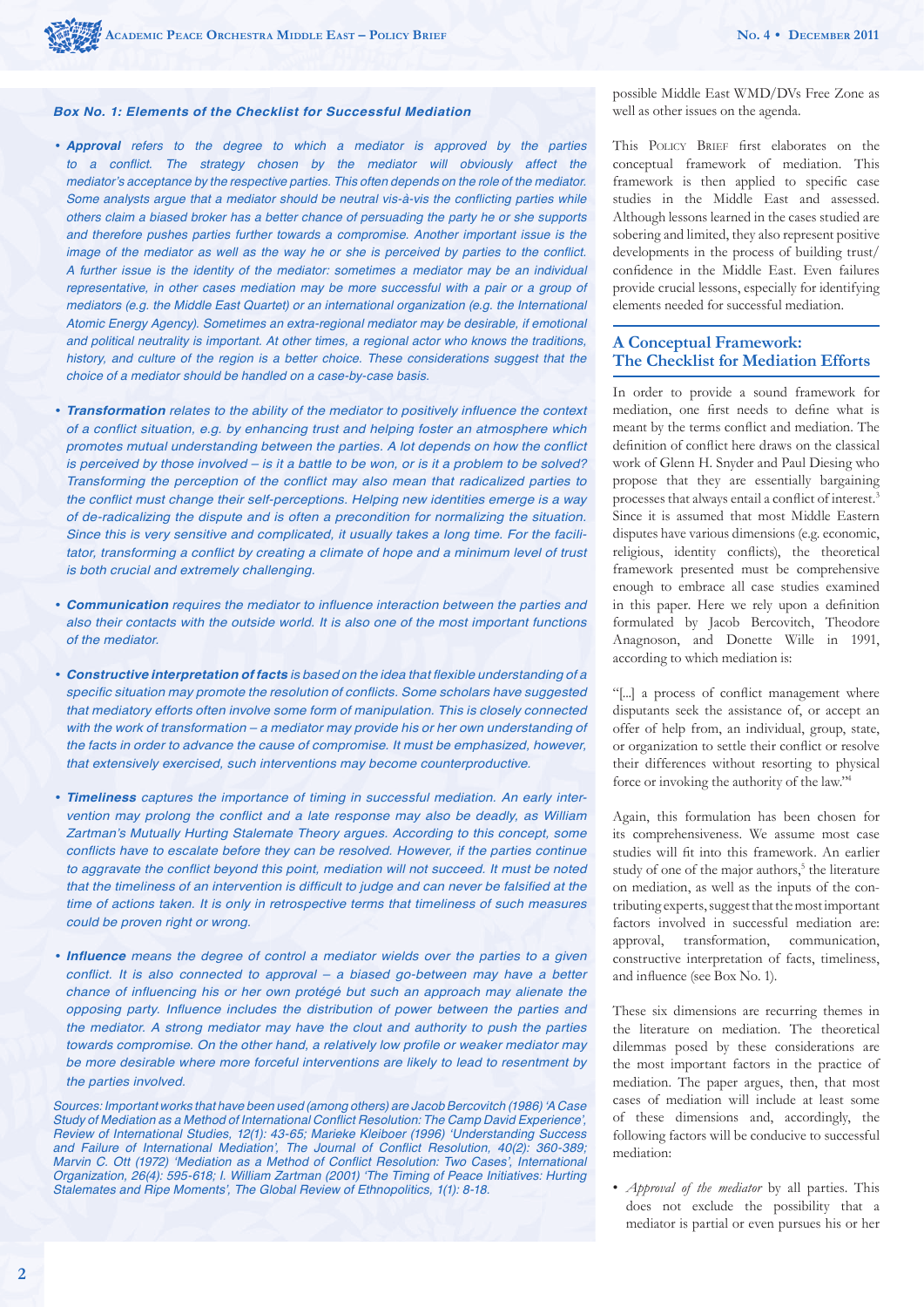

own interests. The point is that the mediator must be accepted by all parties – this should be reflected in the above-mentioned images, perceptions, interests, and strategies involved in the process of selection. The bias/neutrality and the status of mediator must be evaluated on a case-by-case basis. Under certain circumstances more than one mediator may be needed, whereas in other situations this may complicate the process.

- Ability of the mediator to *transform the context*  of the conflict. Encouraging constructive input from the conflicting parties promotes compromise. A climate of hope/minimum trust needs to be achieved in order to provide a basis for successful mediation.
- Ability of the mediator to *control the channels of communication*. This regards the parties and the outside world (e.g. media).
- *Constructive interpretation of facts*. This is generally important but not always necessary. Since it is very difficult to obtain knowledge on the subtle intrigues of mediation negotiations from open sources, this dimension is very difficult to judge from the outside.
- *Timely intervention* of the mediator. An early intervention may be ineffective, since opposing sides are still powerful. Exhausted adversaries are more likely to agree on a compromise.
- *Considerable influence* over the parties. This is important to push them towards agreement. As far as the associated distribution of power is concerned, the power configuration of successful mediation efforts will inevitably vary. Thus, in some cases a powerful go-between will be needed (as in the case of the Camp David Accords) and a less influential actor may be more desirable in others (as in the recent cases of mediation by Qatar).

These principles form a system, the understanding of which can be a useful asset for policymakers and others involved in mediation efforts (see Table No. 1). It is important to emphasize that the usefulness of some of these dimensions have to be evaluated on a case-by-case basis, while some of them overlap. This list is only a guideline and does not claim to be exhaustive nor do these factors guarantee that mediation efforts will be successful.

# **The Empirical Dimension: Case Studies of Mediation in the Middle East**

#### **Case Studies Nos. 1-3: Turkish Mediation**

The Budapest workshop examined Turkish mediation efforts in Libya, Syria, and between Iran and the West. Turkey is a relatively popular go-between in Arab societies, since it is generally recognized as having a viable model for reconciling democracy with Islamic values. During the 'Arab Spring', Turkey's strategy was based on protecting the country's presence in Libya while

also pushing for political reforms in countries affected by the regional upheavals.

#### **Case Study No. 1: Turkey's Mediation in Libya**

Twenty-five thousand Turkish citizens were living in Libya at the start of the political uprising, leading Ankara to take a cautious approach to the conflict. Instead of supporting a military intervention from the start, Ankara initially tried to use its soft power to mediate between the Libyan opposition and the Gaddafi government. However, many of the factors on the above checklist were not in place. First, the status of the mediator was not clear - Turkey had no official international mandate and other countries were also interested in that role. Libyan opposition forces played off various external actors against each other, increasing the difficulty of Turkey's situation.

There was also a significant problem with approval. Libyan opposition did not want Ankara to mediate in the conflict and by the time Turkey engaged in mediatory efforts, opposition forces had already decided to topple the regime. Thus, there was a lack of common ground between the parties, suggesting also a problem with timing. Turkish mediation initiatives in Libya were hindered by the fact that at least one of the parties was not ready to negotiate. Timing and the opposing parties' perceptions were not ripe for mediation since the parties already had their minds set on escalation of the crisis, resulting in the protesters' demands for arms from Ankara. As a result, Turkey found itself in a very uncomfortable situation with Libyan opposition forces protesting against it at the Turkish consulate in Benghazi because Ankara refused to arm the rebels.

#### **Case Study No. 2: Turkey's Mediation in Syria**

In the case of Syria the situation is more complicated for Ankara, since the conflict is taking place in its own backyard and Turkey views the turmoil as a national security threat. The uprisings resulted in some 7,000 Syrian refugees fleeing to Turkey. The scenario of a possible Sunni-Alawite civil war as well as the prospect of unrest spilling over into its Kurdish territories caused Ankara concern. The Erdogan government pushed the Assad regime for further reforms and Turkey also held a conference for Syrian opposition forces in Antalya on June 1-2, 2011.

This suggests that Ankara aims to influence communication among the parties and thereby transform the context of the conflict. In this case, most items of the checklist seem to be in place. However, the timing is not ideal. The two largest Syrian cities, Damascus and Aleppo, have remained relatively calm initially, suggesting a

#### *Table No. 1: The Checklist of Mediation*

| 1. Approval                             |  |  |
|-----------------------------------------|--|--|
| • Interests                             |  |  |
| • Strategies                            |  |  |
| • Bias / neutrality                     |  |  |
| • Perceptions / images                  |  |  |
| • Status of mediator                    |  |  |
| 2. Transformation                       |  |  |
| • Minimum trust / climate of hope       |  |  |
| 3. Communication                        |  |  |
| 4. Constructive interpretation of facts |  |  |
| <b>5. Timeliness</b>                    |  |  |
| 6. Influence                            |  |  |
| • Distribution of power                 |  |  |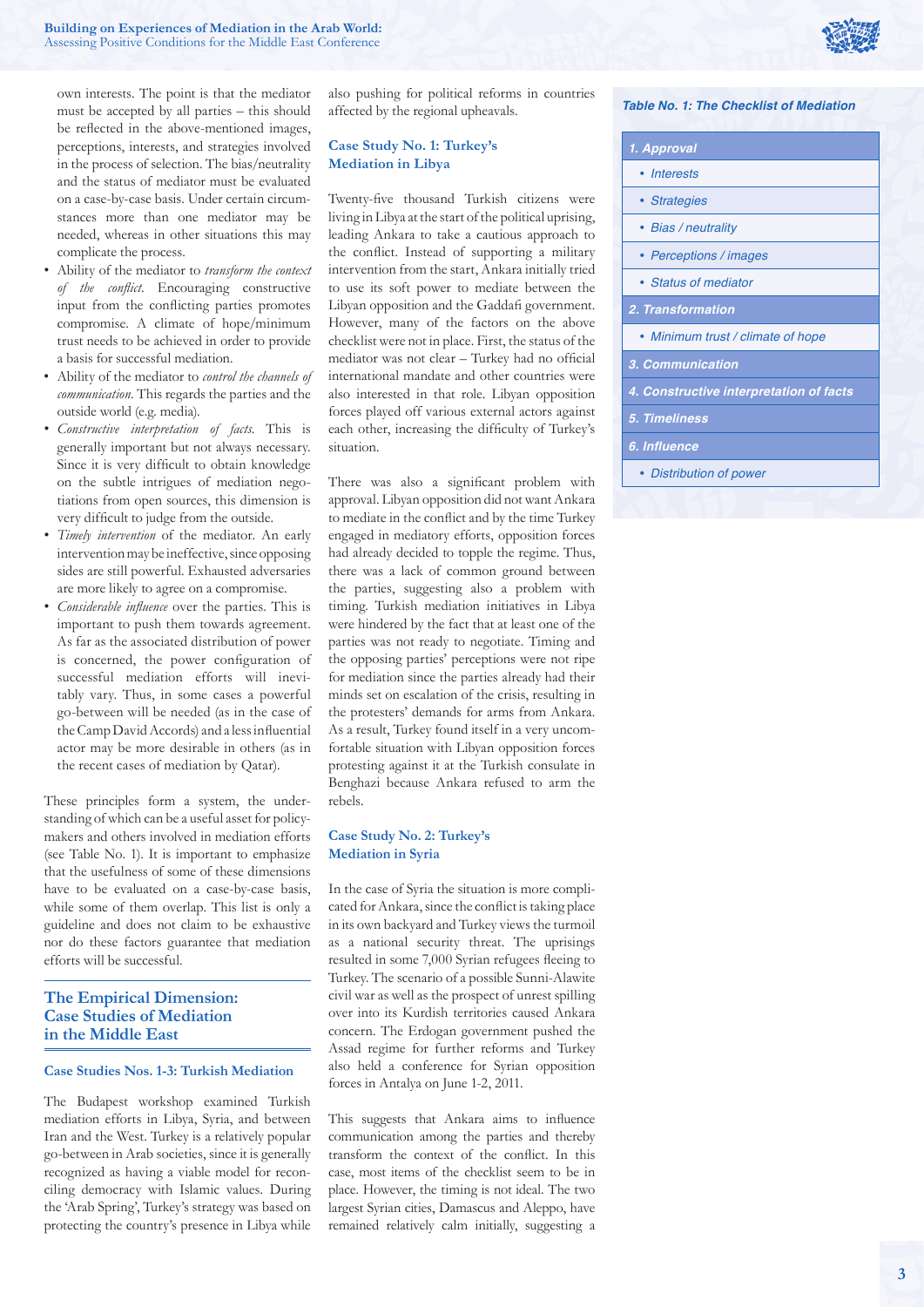lack of critical mass for toppling the regime.<sup>6</sup> The central government may not be interested in finding a negotiated solution and it could increasingly rely on force to remain in power if it perceives that it may get the upper hand in the end. This means that the window of opportunity for successful mediation between the Syrian government and the opposition is closing.

### **Case Study No. 3: Turkey's Mediation Regarding the Iranian Nuclear Program**

The Turkish-Brazilian tandem is an unusual configuration for mediation and one which is also difficult to evaluate. Although the pair of mediators have reached a settlement with Iran on its nuclear program, the agreement has not been recognized by the U.S. and the P5+1.7 Nonetheless, it has been the first successful endeavor, even if partial, in bringing Iranian enrichment under international legal control since the EU's attempt to do so in 2003-2005. While unable to alleviate Western worries, the agreement could have been an important confidence-building measure as well as a possible platform for further progress on the issue. The deal was achieved because it did not require Iran to suspend its enrichment activities which is a precondition for the P5+1. Such a linkage would have kept Iran from cooperating with Turkey and Brazil. Nonetheless, it does signal Tehran's willingness to cooperate to some extent in resolving the issue.

If we apply our checklist, it is painstakingly obvious what is missing from the list. The U.S. did not really believe that Turkish and Brazilian efforts could result in success and was already focused on getting another round of international sanctions passed at the UN Security Council. Hence the mediatory framework lacked approval from the U.S. side. Conflicting perceptions/images were at play on the two sides and the timing of the mediation effort was not ideal. As a result, success was only partial and the first international agreement on the issue of Iranian enrichment since 2004 was unable to meet the demands of the U.S., Israel, and the EU.

In conclusion, Turkish mediation efforts were hampered by the absence of two items on the list: approval (including conflicting perceptions/ images) as well as timing.

## **Case Study No. 4: The Gulf Cooperation Council's Mediation in Yemen**

Riots and protests shook the Yemeni regime in January 2011 (see on this the forthcoming POLICY BRIEF by Lars Berger et al.). The Yemeni political situation is particularly fragile: Sa'da in the North is controlled by the Shiite Houthi tribe; three southern towns have been taken by fighters associated with Al-Qaeda in the Arabian Peninsula, and southern provinces of the country are striving to break away from the North. In addition to the potential for civil war, food prices remain high and there is a shortage of water, fuel, and electricity.

In the midst of this grave situation the Gulf Cooperation Council proposed the so-called "30-60 Transition Plan" in spring 2011. According to the plan, President Ali Abdullah Saleh would step down within 30 days and hand over power to his vice president. Saleh would be granted amnesty and the vice president would be responsible for organizing elections within 60 days. At first, Saleh himself did not accept the plan, although he authorized his vice president to sign it. Yemen's opposition forces signed the plan in April 2011. In November 2011, Yemeni President Saleh finally agreed to the transition plan, handing over power to the vice president. Saudi Arabia, traditionally an influential power in Yemen, has led the mediation process for the Gulf Cooperation Council. This could have both positive and negative implications for the mediation process: Saudi Arabia has sufficient knowledge of the region to be sure, but at the same time, Yemenis disapprove of the deep Saudi involvement in Yemen's domestic affairs. The tribal nature of the society further complicates the mediation process, and the Yemeni crisis is far from being solved.

Saudi and GCC efforts have so far achieved limited results. As far as the checklist is concerned, the most significant problem seems to be approval – the central government does not fully approve of the Saudi and GCC mediatory efforts. Thus, one of the most important factors of the checklist is missing and as a result there has been a lack of significant progress on the issue.

#### **Case Study No. 5: Qatari Mediation in Lebanon**

The political stability of Lebanon was seriously challenged in May 2008, when violent clashes took place between government supporters and Hezbollah. Despite the rapid escalation of events, the tiny country of Qatar proved to be an excellent mediator and the crisis was resolved following five days of intense negotiations in Doha. As a result of the negotiated agreement, Hezbollah gained additional influence in government and the Syrian-Iranian vs. U.S.-Saudi proxy rivalry for Lebanon seems to have ended with Lebanon gravitating slightly more towards the former alliance.8

Qatar's successful mediation in the Lebanon conflict provides the strongest empirical support to date for the checklist approach. The first and most important factor is the distribution of power. Qatar is politically and militarily not a heavy weight; it does not constitute a threat to any state in the region. At the same time, Hezbollah is a relatively powerful actor in Lebanon. The

*»The example of Qatar seems to show that if most elements of the checklist are in place, successful mediation is possible. This could be a particularly important lesson for the Middle East Conference. «*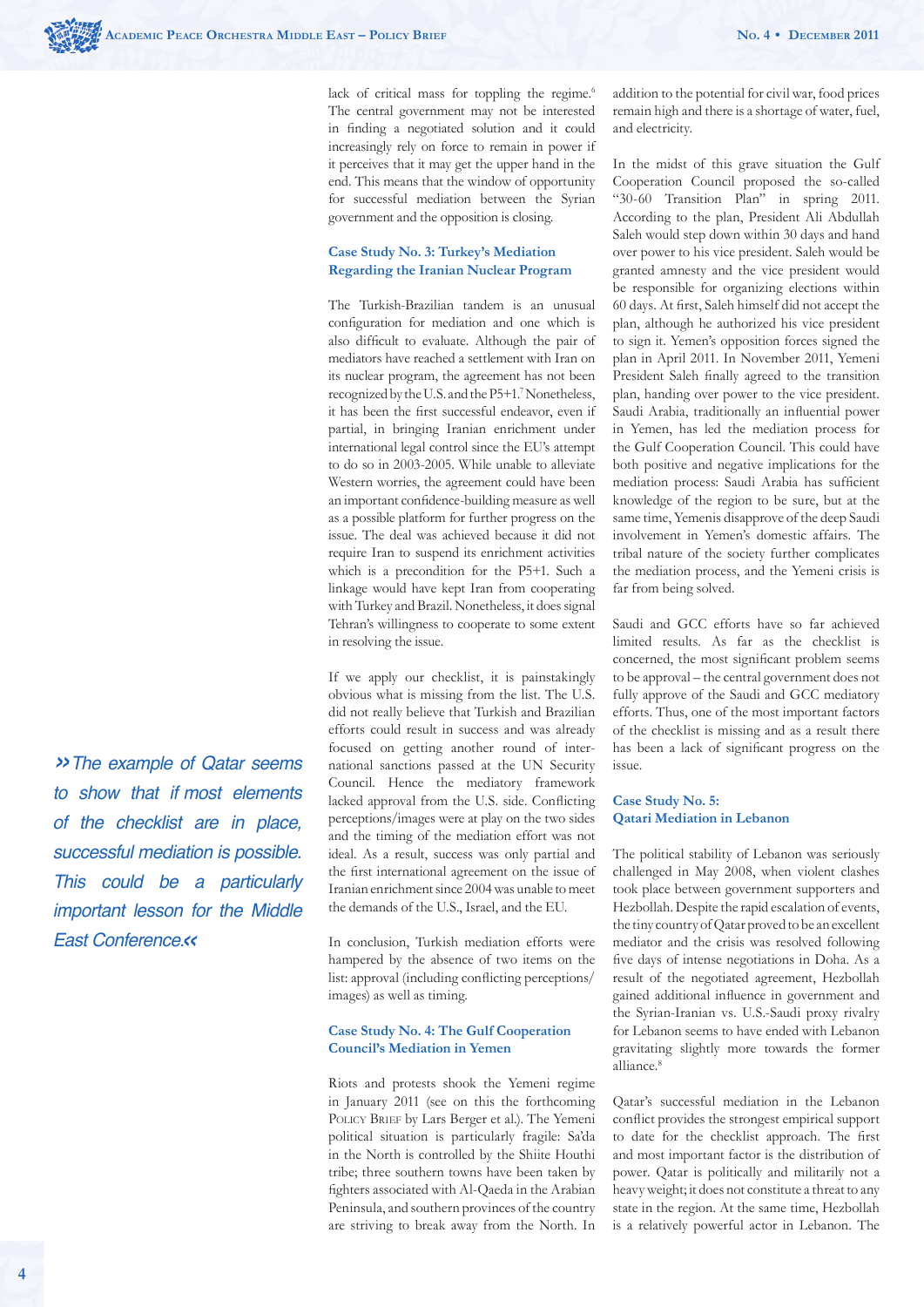

crisis could be resolved due to its strength and willingness to compromise. Hezbollah's demonstration of overwhelming might showed it could topple the central regime – this changed the regimes' political calculations and perceptions and left it more open to negotiations. Hezbollah did not really want to seize central power, however, it wished to flaunt its capabilities as a 'deterrent'. Thus, a relatively small state actor could mediate between a powerful domestic political force and the relatively weak central government. This shows that a strong mediator is not always a precondition for successful conflict resolution/ crisis management – something that should be an important point for the organizers of the MEC. Against this background, the appointed Finnish Facilitator, Ambassador Jaakko Laajava, whose government has a proven record as honest broker, can be thus considered a wise choice.

Timing is also a factor worth examining. The Mutually Hurting Stalemate concept suggests that in some cases escalation of a conflict may be a precondition for its successful resolution. This is true in the case of this conflict in which Hezbollah did just that. It escalated tensions and thereby changed the calculations of the government, which no longer saw fighting as a viable alternative. As a result, it accepted the opportunity presented by the Doha negotiations. The timing was ripe for successful mediation once the political calculations of the government were changed by Hezbollah's escalation of the conflict. The timing in this case can be deemed to have been appropriate.

Another item on the checklist that should be examined is approval. Qatar was successful largely because it was accepted by both parties. Among other things, this had to do with the distribution of power. A powerful regional state which had different vested interests in the region may not have been accepted by the parties. In addition, Qatar's assistance in rebuilding parts of southern Lebanon after the 2006 War between Israel and Hezbollah helped in securing their approval since both parties acknowledged these efforts.

In the case of the Lebanese conflict, communication was controlled extensively by the mediator. First, the negotiation site (Doha) was geographically removed from the actual conflict. Accordingly, parties were cut from their own constituents and also from the local press. Another important issue is transformation. By influencing communication, Qatar publicized certain aspects of negotiations, which led to a cooperative and friendly climate among parties. This critical mass of minimum trust created a climate of hope.

The example of Qatar seems to show that if most elements of the checklist are in place, successful mediation is possible. This could be a particularly important lesson for the Middle East



*István Balogh* is a Junior Lecturer at the Zrinyi Miklos National Defence University and is at the same time a Research Fellow at the Hungarian Institute of International Affairs in Budapest. He holds an MA degree in International Relations from the Corvinus University of Budapest and is presently working on his PhD. His fields of *research are U.S. foreign and security policy, U.S. domestic politics, transatlantic relations, and strategic thought.*



*Andreas Auer* is a Research Assistant at the Peace Research Institute Frankfurt and *on the staff of the ACADEMIC PEACE ORCHESTRA MIDDLE EAST. He holds a BA in Political*  Science and Oriental Philology/Islamic Studies from Ruhr-University Bochum and is currently enrolled in the masters program "International Relations/Peace and Conflict Studies" of the Universities Frankfurt and Darmstadt. His studies included a semester *long stay at Yemen Language Center in Sana'a.*



*S. Gülden Ayman* is Associate Professor of International Relations at the Marmara University, Istanbul, and holds a PhD from Istanbul University on arms control in Europe. Her areas of expertise include territorial conflicts, conflict resolutions, arms *control, military and psychological aspects of security, especially for the Middle East, the Caucasus as well as Turkey's Foreign Policy.*



*Gawdat Bahgat* is Professor at the National Defense University in Washington, D.C. He holds a PhD from Florida State University and an MA from the American *University in Cairo. His areas of expertise include energy security, counterterrorism, and proliferation of weapons of mass destruction, especially for the Middle East and the Caspian Sea/Central Asia, as well as American foreign policy.*



*Carolin Goerzig is Post-doctoral Fellow within the Transaltantic Program for*  International Relations and Security at EUISS, Paris. She is working on the trans*formation of non-state armed groups. She holds a doctorate from the University*  of Munich and a master from Kent University/Brussels School of International *Studies. Her doctoral research on the topic "Negotiating with Terrorists" has led her*  to complete field research in Colombia, Egypt, Syria, and Turkey.



*Nursin Atesoglu Güney* is Professor of International Relations at Yildiz Technical *University, Istanbul, and a member of the Foundation of Balkan and Middle Eastern Studies (OBIV-Turkey). Her interest areas cover security studies, western strategies, current international developments as well as foreign and security policy of the USA, EU, and Turkey.*



**Bernd W. Kubbig** is Project Director at the Peace Research Institute Frankfurt and Adj. Professor (Privatdozent) at Goethe University, Frankfurt. Since 2006 he has *been coordinating the international expert groups "Multilateral Study Group on the Establishment of a Missile Free Zone in the Middle East" and the ACADEMIC PEACE ORCHESTRA MIDDLE EAST. He specializes in U.S. Foreign and Security Policy, especially on the Middle East, missile defense, and space.*



*Judith Palmer Harik is a political analyst and President of Matn University, Beirut.*  She holds an MA and a PhD from the University of Iowa and was professor of comparative politics at the American University of Beirut from 1981 until 2003. She *has studied Lebanon's Hezbollah movement since its emergence in the early 1980s and is the author of "Hezbollah – The Changing Face of Terrorism".*



*Erzsébet N. Rózsa* is Executive Director at the Hungarian Institute of International Affairs in Budapest and a senior lecturer at the Zrinyi Miklos National Defence University. She holds *an MA in Arabic and Semitic Studies, Iranian Studies, and English Studies from the Eotvos*  Lorand University of Budapest. She has a PhD in International Relations from the Corvinus University of Budapest, where she is Honorary Professor. Her fields of research are the *Middle East, nuclear non-proliferation, and Euro-Mediterranean cooperation frameworks.*



*Omar Shaban* is Founder and Director of PalThink for Strategic Studies, a Gaza based think-tank. Dr. Shaban is a Senior Economic Advisor with over 15 years *experience in management consultancy and private sector development, and serves as board member in various community organizations and initiatives. He has*  carried out activities in the field of entrepreneurship promotion and development such as research, capacity building, project appraisal, and feasibility studies.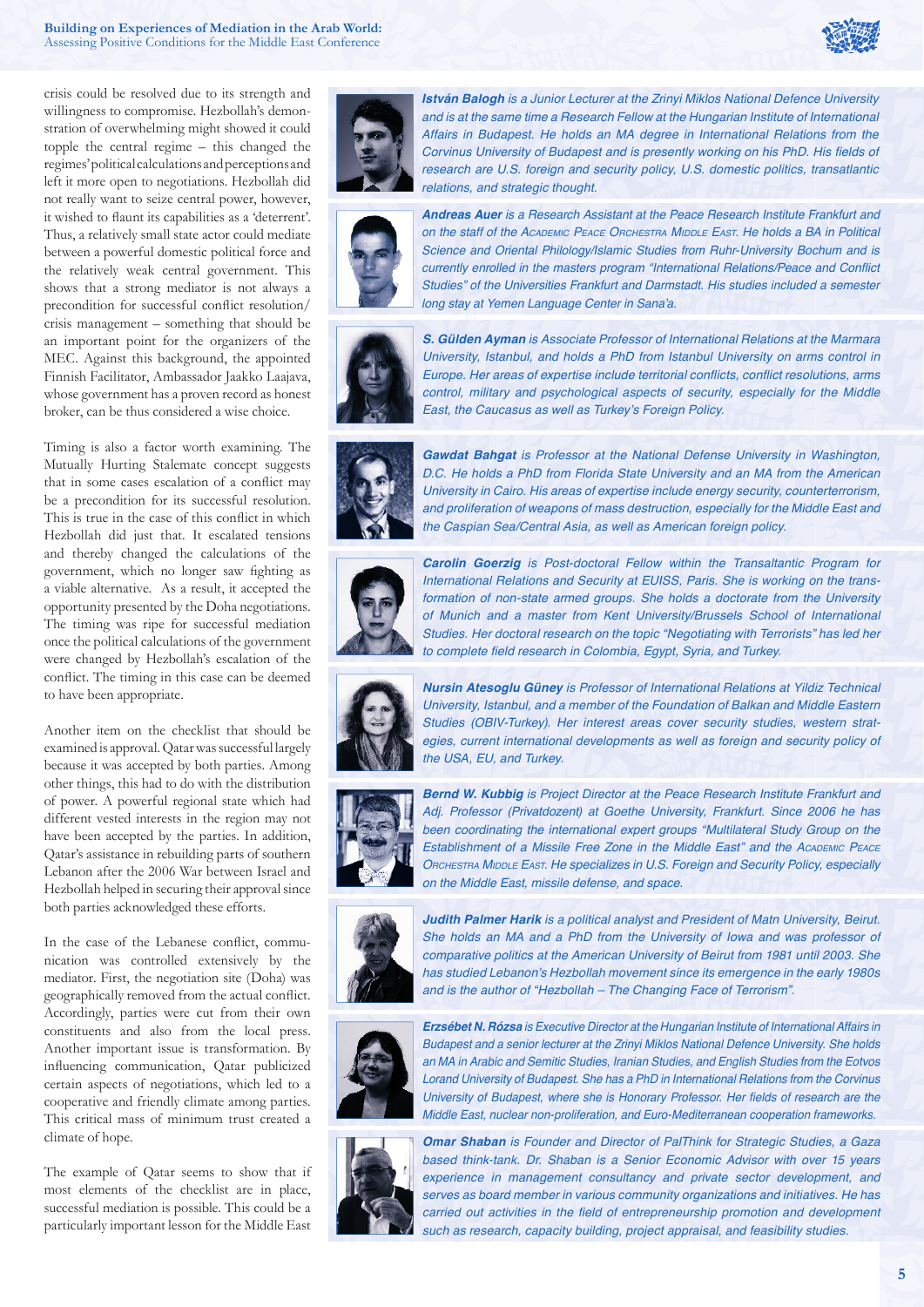*»A neutral mediator could be an important element in the mediation for the Middle East Conference. Hence, the appointment of the Finnish*  Ambassador Jaakko Laajava *as the Facilitator of the MEC can be seen as a viable choice which could positively*  influence the Conference *process.«*

Conference. The presence or absence of factors on the checklist could be an important element in determining the success of the MEC process.

#### **Case Study No. 6: Egyptian Mediation between Fatah and Hamas**

Palestinian unity has been significantly compromised since Hamas took power in the Gaza Strip in 2006-2007. Following Israel's 2008/2009 operation in Gaza ('Operation Cast Lead') Cairo has been the primary driving force behind reconciliation efforts between Hamas and Fatah.9

Due to its geographical location, Egypt considers Palestine important to its national security. Similarly, Palestinians see Egypt as one of the main guarantors of their security. Historically, Cairo has been seen as a relatively credible representative and protector of Palestinian interests. It supported the Palestinian Authority (PA) during and after the 1993 Oslo process. Egypt is also the primary option for Palestinians for sustaining links to the outside world and breaking their dependence on the Israeli economy. As a result, ending Gaza's international isolation requires Cairo's help. Following the election victory of Hamas in Gaza, however, Cairo did not recognize the de facto Gaza government. As a result, Egypt, which most Palestinians viewed as an honest broker, came to be seen as biased towards the PA. This undermined its credibility as mediator between Hamas and Fatah since Hamas had become distrustful of Cairo. This has changed only since the Egyptian uprisings have brought a new government to power, which has taken a more balanced approach towards the two Palestinian factions. As a result, Hamas signed the reconciliation document proposed by Egypt – a plan previously rejected by the Gaza government (see POLICY BRIEF No. 3 by Margret Johannsen et al.).

#### *Table No. 2: Summary of Findings – Mixed Mediation Results*

| <b>Case Study</b>                                                                    | <b>Most Problematic Items</b><br>of the Checklist | <b>Outcome of</b><br><b>Mediation</b> |  |
|--------------------------------------------------------------------------------------|---------------------------------------------------|---------------------------------------|--|
| Case Study No. 1:<br><b>Turkey's Mediation in Libya</b>                              | Approval; (Status of Mediator);<br><b>Timing</b>  | Failure                               |  |
| Case Study No. 2:<br><b>Turkey's Mediation in Syria</b>                              | Approval; (Perceptions); Timing                   | Failure                               |  |
| Case Study No. 3: Turkey's Mediation<br><b>Regarding the Iranian Nuclear Program</b> | Approval; (Perceptions); Timing                   | Limited<br><b>Success</b>             |  |
| Case Study No. 4:<br><b>GCC's Mediation in Yemen</b>                                 | Approval; (Perceptions); Timing                   | Failure                               |  |
| Case Study No. 5:<br><b>Oatari Mediation in Lebanon</b>                              |                                                   | <b>Success</b>                        |  |
| Case Study No. 6: Egyptian Mediation<br>between Hamas and Fatah                      |                                                   | Limited<br>Success                    |  |
|                                                                                      |                                                   |                                       |  |

The most important factor here is approval. First, Cairo was viewed as a credible supporter of the Palestinian cause. Furthermore, as one of the two Arab countries which have concluded a peace treaty with Israel, it possesses legitimacy that other Arab states lack. However, this generally positive image deteriorated in Gaza after Cairo refused to recognize the duly elected government. By contrast, as Egypt took a more balanced approach, Hamas was willing to cooperate. This supports the idea that a neutral mediator could be an important element in the mediation for the Middle East Conference. Hence, the appointment of the Finnish Ambassador Jaakko Laajava as the Facilitator of the MEC can be seen as a viable choice which could positively influence the Conference process.

Communication and transformation are also aspects in the mediation of the Fatah-Hamas conflict which deserve discussion. More specifically, the way these two factors interact with approval is a significant issue. Egypt hosted a number of consultation sessions for the two Palestinian factions – mostly out of public sight. Despite these efforts to control and influence communication channels and hence transform the climate between parties, mediation efforts were unsuccessful because Hamas did not approve of Cairo's role as mediator. Hence, the Egyptian government fostered a dialogue between the Egyptian Muslim Brotherhood and Hamas during the summer and autumn of 2011, in order to increase its standing with the Gaza government as well as to promote Palestinian unity. Due to Egypt's close proximity to Hamas and Fatah, there is also official communication between Egyptians and Palestinians. All these developments suggest that from the items on the checklist, communication and transformation were sufficiently attended by the Egyptian government. However, it lacked the necessary approval by the parties. Once this was achieved, these three elements combined helped produce favorable results.

Constructive interpretation of facts is also important. Egypt is under considerable international pressure to succeed in reaching Palestinian unity. The Arab-Israeli peace process cannot proceed without such unity. As a result, there is an incentive for players to interpret facts on the ground in a constructive fashion.

As far as timing is concerned, the September 20, 2011, deadline to bring the case of Palestinian statehood before the UN constituted 'a natural deadline' for ending reconciliation talks. The internal dynamics of Israeli politics and its refusal to alter settlement policies created a relatively favorable global environment in favor of the Palestinian case.

The influence and the distribution of power are also factors that need to be examined. It is instructive to note that a number of other players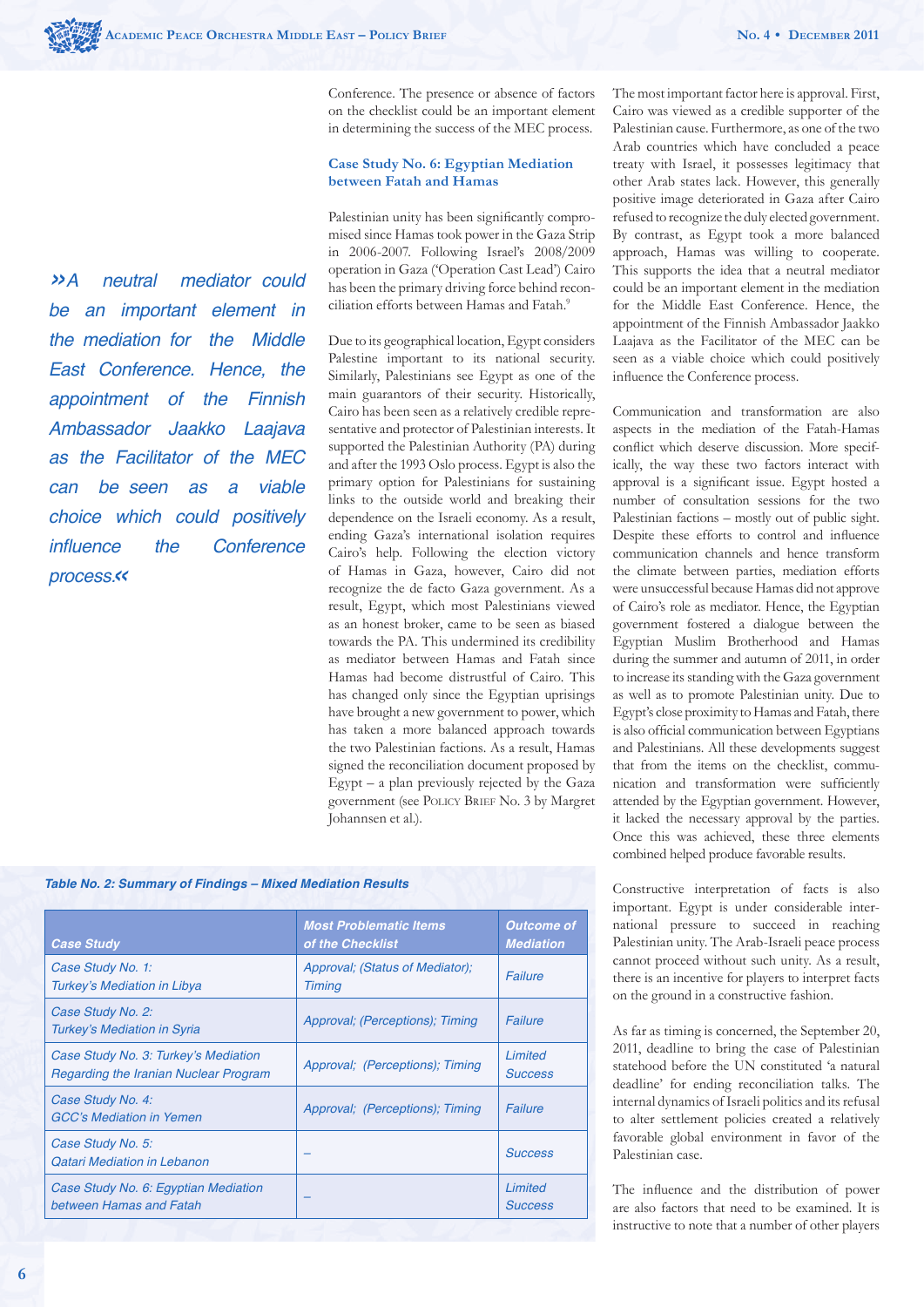

made efforts to facilitate reconciliation between the two Palestinian factions: Turkey, Qatar, Saudi Arabia, and Iran all attempted to solve the problem in one way or another. However, Egypt was the only party approved by the Palestinians. Moreover, most of these prospective mediators were not in a position to deal with the Palestinian issue. Jordan was concerned with its own domestic problems, Qatar was dealing with the Libyan crisis and Saudi Arabia was being kept busy by developments in its own immediate backyard.

In addition to historical factors, Egypt's regional power and credibility as well as its geographical proximity to Palestine seem to have played an important role in Palestinians' approval of Cairo's mediation efforts. In fact, Egypt has become the only viable candidate for mediating in the issue of Palestinian unity. Like in the case of Qatar, the Egyptian case suggests that if most of the items on the checklist are in place, reconciliation efforts can proceed apace – at least after Egypt took a more balanced approach to the two parties. This is the case despite Palestinian measures to bring the issue of statehood before the UN and in spite of the fact that full reconciliation has not been achieved to date.

# **The Case Studies in Review**

Three categories have been used to rank the various outcomes of mediation efforts: failure, limited success, and success (see Table No. 2). Generally, these categories reflect the degree to which items on the checklist were in place during the process of mediation – the more these factors were realized, the more successful the outcome. Although the classification is somewhat intuitive, it is not illogical. However, in some cases we have had to take specific features of the given situation into consideration (Case Studies Nos. 3 and 6 in particular) in order to provide a more sophisticated explanation of the outcomes rather than rigidly sticking to the general rule for assessment. Out of the six case studies presented, three proved to be failures, while two were limited successes (Turkish mediation in the conflict concerning Iranian uranium enrichment as well as the Egyptian mediation in the Palestinian case) and only one was entirely successful (Qatari mediation). The three relatively positive outcomes show a correlation with the cases where most items of the checklist were in place. Also, the deficiencies in cases of failed mediations focus on lack of approval and perceptions as a sub-dimension of that category, as well as poor timing.

Turkish-Brazilian mediation efforts are regarded as a limited success. Although Ankara's mediation created a legal document and an agreement between the mediators and one party to the conflict, the compromise was never recognized by the U.S., the EU or the P5+1. In fact it is not entirely clear whether this effort could be called mediation at all, since other parties involved in the dispute were never part of the negotiations. A regional actor (Turkey) and an external power (Brazil) made an agreement with one party to the conflict (Iran) on an issue that forms the backbone of its conflict with the other parties (Washington and the EU). But members of this latter group were never really part of the mediation process. It must be noted, however, that despite U.S., EU and P5+1 refusal to recognize the agreement, Turkey may have been in contact with the U.S. during negotiations. Moreover, Washington noted a week before the start of Turkish-Brazilian mediation that the previous fuel-swap proposal offered to Tehran earlier was still on the table. The logic and substance of the Turkish-Brazilian-Iranian deal is not entirely different from the previous initiative supported by Washington.10 Thus, despite the absence of the U.S., EU members or the P5+1, we judge these circumstances make this a case of limited success instead of all-out failure.

Egyptian mediation could only be successful once Cairo took a more balanced position towards Hamas. Prior to that, one of the most important elements on the checklist, namely approval, was missing. Once the new Egyptian regime made the necessary modifications in its approach. Hamas signed the agreement entitled 'Egyptian Paper of the Palestinian Reconciliation' on April 27, 2011. Despite the remaining tensions between Hamas and Fatah, this outcome can be considered a limited success.

Qatar proved to be the most successful mediator, which raises questions about the theory of a powerful mediator. The Qatari case is the one in which most of the items on the checklist were in place (approval, timing, communication, influence which includes distribution of power, and transformation which also incorporates minimum trust and climate of hope).

## **Conclusions and Recommendations: Arab Mediation Efforts as Positive Conditions for Realizing the MEC**

The case studies discussed above seem to provide evidence that the checklist approach to mediation is a helpful way to cope with Middle Eastern conflicts and mediatory efforts (see Table No. 2). The assessment of the cases is, to a certain extent, arbitrary. Our case studies only dealt with factors that seemed to be the most relevant obstacles or facilitators in the process of reaching an agreement. An item on the checklist that does not feature prominently in the case studies is the constructive interpretation of the facts. As previously mentioned, it is almost impossible to collect information on that issue from open sources. Hence, discussion of this factor was limited. In addition, further research is likely to identify other relevant items as determinants of success. Thus, the model we have proposed has its limits. However, the

#### *Endnotes*

- 1. Delivery vehicles are indirectly included by reference to the 1995 Middle East Resolution of the NPT Review and Extension Conference.
- 2. Review Conference of the Parties to the Treaty on the Non-Proliferation of Nuclear Weapons (2010) 'Final Document', Vol. 1. Online, available at: www.un.org/ga/search/view\_ doc.asp?symbol=NPT/CONF.2010/50%20 %28VOL.I%29 (November 13, 2011).
- 3. Glenn H. Snyder and Paul Diesing (1977) Conflict Among Nations: Bargaining, Decision Making, and System Structure in International Crises, Princeton, N.J.: Princeton University Press.
- 4. Jacob Bercovitch, J. Theodore Anagnoson, and Donette L. Wille (1991) 'Some Conceptual Issues and Empirical Trends in the Study of Successful Mediation in International Relations', Journal of Peace Research, 28(1): 7-17, here p. 8.
- 5. The conceptual part of the paper extensively builds on: István Balogh (2009) 'Törökország közvetítő szerepe az iráni atomvitában' (Turkey's Mediatiory Role in the Iranian Nuclear Debate), Külügyi Szemle (Review of Foreign Affairs – Hungarian language peer reviewed journal), 8(4): 18-37.
- 6. 'Life in Syria's Capital Remains Barely Touched by Rebellion', The New York Times, September 5, 2011. Online, available at http://www.nytimes.com/2011/09/06/world/ middleeast/06damascus.html?\_r=1&page wanted=1&ref=world (November 10, 2011).
- 7. The P5+1 group of states consists of the permanent members of the United Nations Security Council plus Germany.
- 8. On Hezbollah and its emergence and developments, see Judith Palmer Harik (2004) Hezbollah: the Changing Face of Terorrism, London: I.B. Tauris.
- 9. Ian Black (2011) 'Hamas-Fatah reconciliation a Palestinian form of Arab spring', The Guardian, 27 April. Online, available at http://www. guardian.co.uk/world/2011/apr/27/palestinianform-arab-spring (August 12, 2011).
- 10. Alastair Crooke (2010) 'Secretary Clinton's cold shoulder on the Iranian fuel-swap deal', The Middle East Channel, May 26. Online, available at http://mideast.foreignpolicy.com/ category/topic/us\_foreign\_policy?page=5 (November 11, 2011).